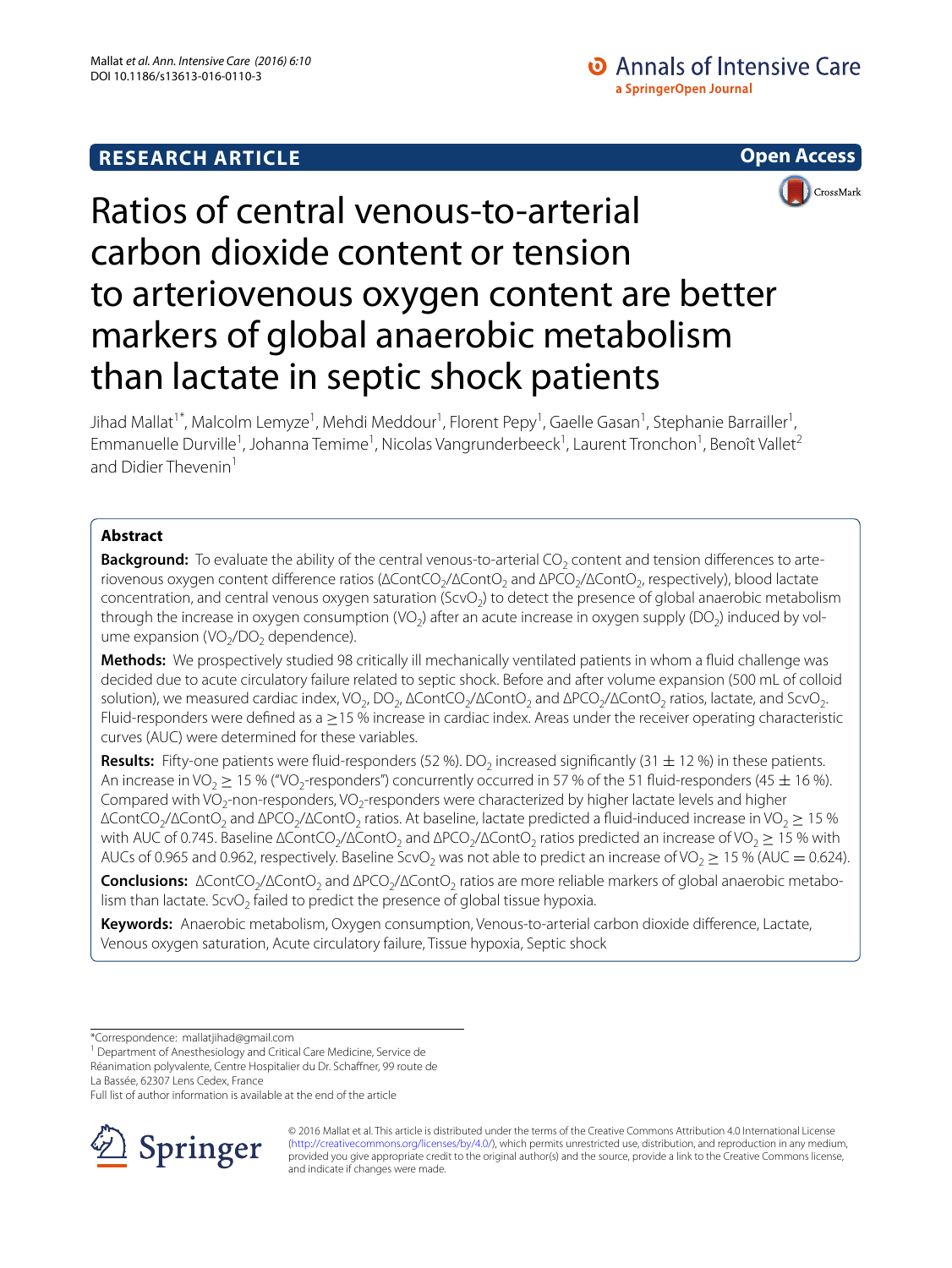#### **Background**

The aim of volume expansion, during acute circulatory failure, is to increase cardiac index (CI) and oxygen delivery  $(DO<sub>2</sub>)$  and to improve tissue oxygenation. Unrecognizable and untreated global tissue hypoxia is thought to contribute to the development of multiple organ failure or death. The usual indicators of global tissue hypoxia, such as blood lactate and venous oxygen saturation, are misleading. Increased lactate levels in sepsis are traditionally viewed as the result of activation of anaerobic glycolysis pathway due to inadequate oxygen delivery. According to such paradigms, hyperlactatemia signals tissue hypoxia and hypoperfusion [\[1](#page-7-0), [2](#page-7-1)]. Nevertheless, in septic states, lactate concentration may increase through other mechanisms unrelated to tissue oxygen debt [\[3](#page-7-2), [4](#page-7-3)]. Therefore, hyperlactatemia does not necessarily reflect anaerobic metabolism secondary to cellular hypoxia.

Measurement of mixed or central venous oxygen saturation (ScvO<sub>2</sub>) has been advocated in order to detect global tissue hypoxia [[5](#page-7-4)]. ScvO<sub>2</sub> reflects the balance between oxygen consumption and supply. A low  $ScvO<sub>2</sub>$ represents a high oxygen extraction (OE) in order to maintain oxygen consumption  $(VO<sub>2</sub>)$  in spite of low  $DO<sub>2</sub>$ . However, a low  $ScvO<sub>2</sub>$  does not necessarily indicate the presence of  $VO_2/DO_2$  dependency. It is when  $ScvO_2$ cannot decrease proportionally to the decline of  $DO<sub>2</sub>$  to maintain  $VO<sub>2</sub>$ , that cell moves from aerobic to anaerobic metabolism, leading to tissue hypoxia [\[6](#page-7-5)]. On the other hand, in septic shock, due to impairment of OE, normal/ high  $ScvO<sub>2</sub>$  values can also be observed in the presence of oxygen debt [\[5](#page-7-4), [6\]](#page-7-5). Therefore, other markers are needed to indicate the presence of anaerobic metabolism in critically ill patients.

Considering the ratio of the venous-to-arterial  $CO<sub>2</sub>$ tension difference ( $\Delta PCO_2$ ) over the arterial-to-venous oxygen content difference  $(\Delta ContO_2)$  as a surrogate of the respiratory quotient (RQ), it has been suggested that this ratio can be used as a marker of global anaerobic metabolism in critically ill patients [\[7\]](#page-7-6). Recently, Monnet et al.  $[8]$  $[8]$  found that this ratio, calculated from central venous blood, predicted an increase in  $VO<sub>2</sub>$  after a fluid-induced increase in  $DO<sub>2</sub>$  and, thus, can be able to detect the presence of global tissue hypoxia. However,  $PCO<sub>2</sub>$  is not equivalent to  $CO<sub>2</sub>$  content, and the  $PCO<sub>2</sub>$ /  $CO<sub>2</sub>$  content relationship is curvilinear rather than linear and is influenced by many factors such as pH and oxygen saturation (Haldane effect). Although  $VCO_2/VO_2$  might be better reflected by the venous-to-arterial  $CO<sub>2</sub>$  content over  $\Delta ContO_2$  ( $\Delta ContCO_2/\Delta ContO_2$ ) ratio, there is no report in the literature whether this latter ratio can predict more accurately a situation of anaerobic metabolism than  $\Delta PCO_2/\Delta ContO_2$  ratio. Therefore, the aim of our study was to evaluate the ability of  $\Delta\text{ContCO}_2/\Delta\text{ContO}_2$ ,

 $\Delta PCO_2/\Delta ContO_2$ , ScvO<sub>2</sub>, and blood lactate to predict the presence of the activation of global anaerobic metabolism through  $VO_2/DO_2$  dependence in septic shock patients. The presence of  $VO_2/DO_2$  dependency phenomenon was characterized by the increase in  $VO<sub>2</sub>$  after an acute increase in  $DO<sub>2</sub>$  induced by volume expansion (VE).

#### **Methods**

This prospective single-center observational study was conducted in a general adult intensive care unit (ICU) after approval by our local institutional ethics committee (Lens Hospital, France). Informed consent was obtained from each subject's next of kin.

#### **Patients**

We studied mechanically ventilated patients for whom the attending physician decided to perform a VE due to the presence of at least one clinical sign of inadequate tissue perfusion due to septic shock [\[2\]](#page-7-1): (a) systolic arterial pressure <90 mmHg, mean arterial pressure <65 mmHg, or the need for vasopressor infusion; (b) skin mottling; (c) lactate level  $>2$  mmo/L; or (d) urinary output <0.5 mL/kg/h for  $\geq$ 2 h. Septic shock was defined according to international criteria [[9\]](#page-7-8). Patients had also to be monitored by PiCCO device (PiCCO, Pulsion Medical System, Munich, Germany) as part of routine management of persistent signs of tissue hypoperfusion in our ICU. Exclusion criteria were: liver failure as defined by Sequential Organ Failure Assessment score, pregnancy, age <18 years old, moribund, and risk of fluid loadinginduced pulmonary edema.

#### **Measurements**

CI was obtained with the PiCCO monitor by triplicate central venous injections, in either the internal jugular or subclavian vein, of 20 mL of iced 0.9 % saline solution and recorded as the average of the three measurements.

Arterial lactate levels, arterial, and central venous blood gas were measured using the GEM Premier 4000 (Instrumentation Laboratory Co, Paris, France). The central venous blood was obtained from a central venous catheter with the tip confirmed to be in the superior vena cava at the entrance, or in the right atrium by radiograph. The  $\Delta PCO<sub>2</sub>$  was calculated as the difference between the central venous carbon dioxide tension and the arterial carbon dioxide tension. The arterial  $(CaO<sub>2</sub>)$  and central venous  $(CcvO<sub>2</sub>)$  oxygen contents were calculated using the standard formulas (Additional file [1:](#page-7-9) Supplementary material). The  $\Delta ContO_2$  (mL) was calculated as  $CaO_2-Cc<sub>2</sub>$ . The  $DO<sub>2</sub>$  was calculated by using the formula:  $DO<sub>2</sub>$  (mL/min/  $(m^2) = CaO_2 \times CI \times 10$ . The VO<sub>2</sub> was calculated using the following formula:  $VO_2$  (mL/m<sup>2</sup>) = CI ×  $\Delta$ Cont $O_2$  × 10. Oxygen extraction was defined as:  $OE = VO_2/DO_2$ .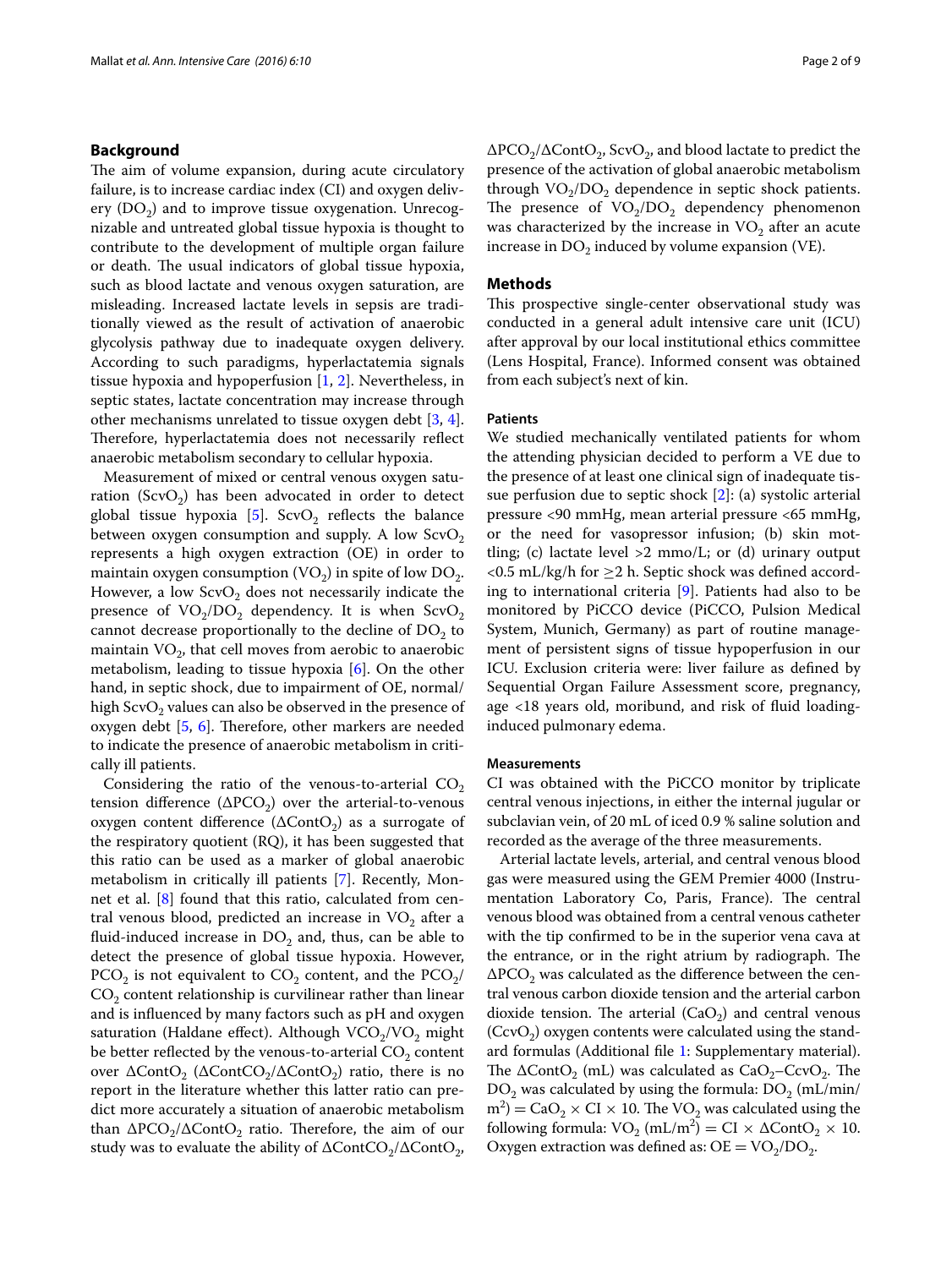We also determined the central venous-to-arterial difference in blood  $CO_2$  content [ $\Delta$ ContCO<sub>2</sub>] according to Douglas et al. [\[10\]](#page-7-10) (Additional file [1](#page-7-9): Supplementary material).

#### **Study protocol**

At baseline, a first set of measurements was performed, including hemodynamic and tissue oxygenation variables (Additional file [1](#page-7-9): Supplementary material), arterial lactate level,  $\Delta PCO_2$ ,  $\Delta ContCO_2/\Delta ContO_2$  ratio, and  $\Delta PCO_2/\Delta ContO_2$  ratio. A 500 mL of colloid solution (4 % human serum albumin, Vialebex<sup>®</sup>; LFB) was infused to the patient over 15 min via a specific venous line. Immediately after VE, a second set of measurement was recorded, including the same hemodynamic and tissue oxygenation variables. Ventilation parameters and doses of norepinephrine, dobutamine, and sedation drugs were kept constant during the VE.

#### **Statistical analysis**

According to changes in CI after the 500-mL VE, patients were classified as fluid-responders  $(\geq 15 \%)$  increase in CI) or fluid-non-responders. Also, in the fluid-responders' group, patients were separated into two subgroups according to their increase in VO<sub>2</sub> (< or  $\geq$ 15 %) induced by VE [[8\]](#page-7-7). All data are expressed as mean  $\pm$  SD when they are normally distributed, or as median [25–75 %, interquartile range, (IQR)] when they are non-normally distributed. The normality of data distribution was assessed using the Kolmogorov–Smirnov test. Comparisons of values between different groups of patients were made by two-tailed Student's t test, or Mann–Whitney U test, as appropriate. Pairwise comparisons between different study times were assessed using paired Student's t test or Wilcoxon's test, as appropriate. Linear correlations were tested by using the Pearson or the Spearman test, as appropriate. To adjust for the regression to the mean phenomenon, the absolute change in variables over time was also analyzed by performing an analysis of covariance (ANCOVA) with the absolute change in variable as dependent variable, the group of patients as a factor, and the baseline value as a covariate.

Receiver operating characteristics (ROC) curves were constructed to evaluate the ability of tissue oxygenation variables at baseline to predict an increase of  $VO<sub>2</sub> \ge 15$  % after VE in fluid-responders' group. The areas under the ROC curves (AUCs) were compared using the nonparametric technique described by DeLong et al. [[11\]](#page-7-11). The best cutoff of a ROC curve was chosen with the highest Youden index [[12](#page-7-12)]. Usually, variables are considered of good clinical tool (having good discriminative properties tests) when the inferior limits of the 95 % confidence interval (CI) of their AUC are more than 0.75 [[12\]](#page-7-12). For this purpose, considering a proportion of  $VO<sub>2</sub>$ 

responders of 21 % [\[8\]](#page-7-7), 51 fluid-responder's patients are required for a power of 90 % and an alpha risk of 0.05. Assuming a proportion of responders close to 50 %, about 102 patients would be necessary. Statistical analysis was performed using STATA 14.0 (StataCorp LP, College Station, Texas, USA) and SPSS for Windows release 17.0 (Chicago, Illinois, USA). p < 0.05 was considered statistically significant. All reported P values are two-sided.

# **Results**

# **Patients**

Ninety-eight septic shock patients were prospectively included in this study. The main characteristics of the cohort are summarized in Table [1](#page-3-0). The median time between the start of care and enrollment was 1.7 [1.0– 2.0] h. The major source of infection was pneumonia (55 %) with ICU mortality rate of 42.8 %.

#### **The whole population**

At baseline, there was a significant but weak correlation between lactate and  $\Delta PCO_2/\Delta ContO_2$  (r = 0.33,  $p = 0.001$ ) and between lactate and  $\Delta$ ContCO<sub>2</sub>/ $\Delta$ ContO<sub>2</sub>  $(r = 0.32, p = 0.001)$ . Furthermore, fluid-induced changes in  $ΔPCO<sub>2</sub>/ΔContO<sub>2</sub>$ ,  $ΔContCO<sub>2</sub>/ΔContO<sub>2</sub>$ , and lactate were weakly correlated ( $r = 0.25$ ,  $p = 0.01$  and  $r = 0.21$ ,  $p = 0.04$ ; respectively). We found a good correlation between ∆ContCO<sub>2</sub>/∆ContO<sub>2</sub> and ∆PCO<sub>2</sub>/∆ContO<sub>2</sub> ratios ( $r = 0.63$ ,  $p < 0.001$ ). Fluid-induced changes in  $\Delta PCO_2/\Delta ContO_2$  and  $\Delta ContCO_2/\Delta ContO_2$  ratios were also well related ( $r = 0.63$ ,  $p < 0.001$ ).

## **Effects of volume expansion on hemodynamic variables**

VE increased CI by more than 15 % in 51 patients who were "fluid-responders" (52 %; Additional file [2:](#page-7-13) Table S1). In these patients, VE significantly increased CI by  $30 \pm 13$  %, DO<sub>2</sub> by 31  $\pm$  12 %, and VO<sub>2</sub> by 25  $\pm$  26 % (Additional file [2](#page-7-13): Table S1). Volume expansion induced less than 15 % increase in CI in 47 patients (48 %). In these patients, we observed no significant changes in  $DO<sub>2</sub>$  and  $VO<sub>2</sub>$ .

#### **Differences between VO2‑responders**

#### **and VO2‑non‑responders in fluid‑responders' group**

Of the 51 fluid-responders, VE increased  $VO<sub>2</sub> \ge 15$  %  $(45 \pm 16 \%)$  in 29 who were "VO<sub>2</sub>-responders." In the remaining 22 fluid-responders, VE did not significantly

change  $VO_2$  "VO<sub>2</sub>-non-responders" (Table [2](#page-4-0); Fig. [1\)](#page-5-0).<br>At baseline, compared with the  $VO_2$ -non-At baseline, compared with responders, lactate levels and  $\Delta PCO_2/\Delta ContO_2$  and ∆ContCO<sub>2</sub>/∆ContO<sub>2</sub> ratios were significantly higher in  $VO_2$ -responders, whereas  $ScvO_2$  value was not significantly different between these two subgroups (Table [2\)](#page-4-0). In these patients,  $\Delta PCO_2/\Delta ContO_2$  and ∆ContCO<sub>2</sub>/∆ContO<sub>2</sub> ratios decreased significantly by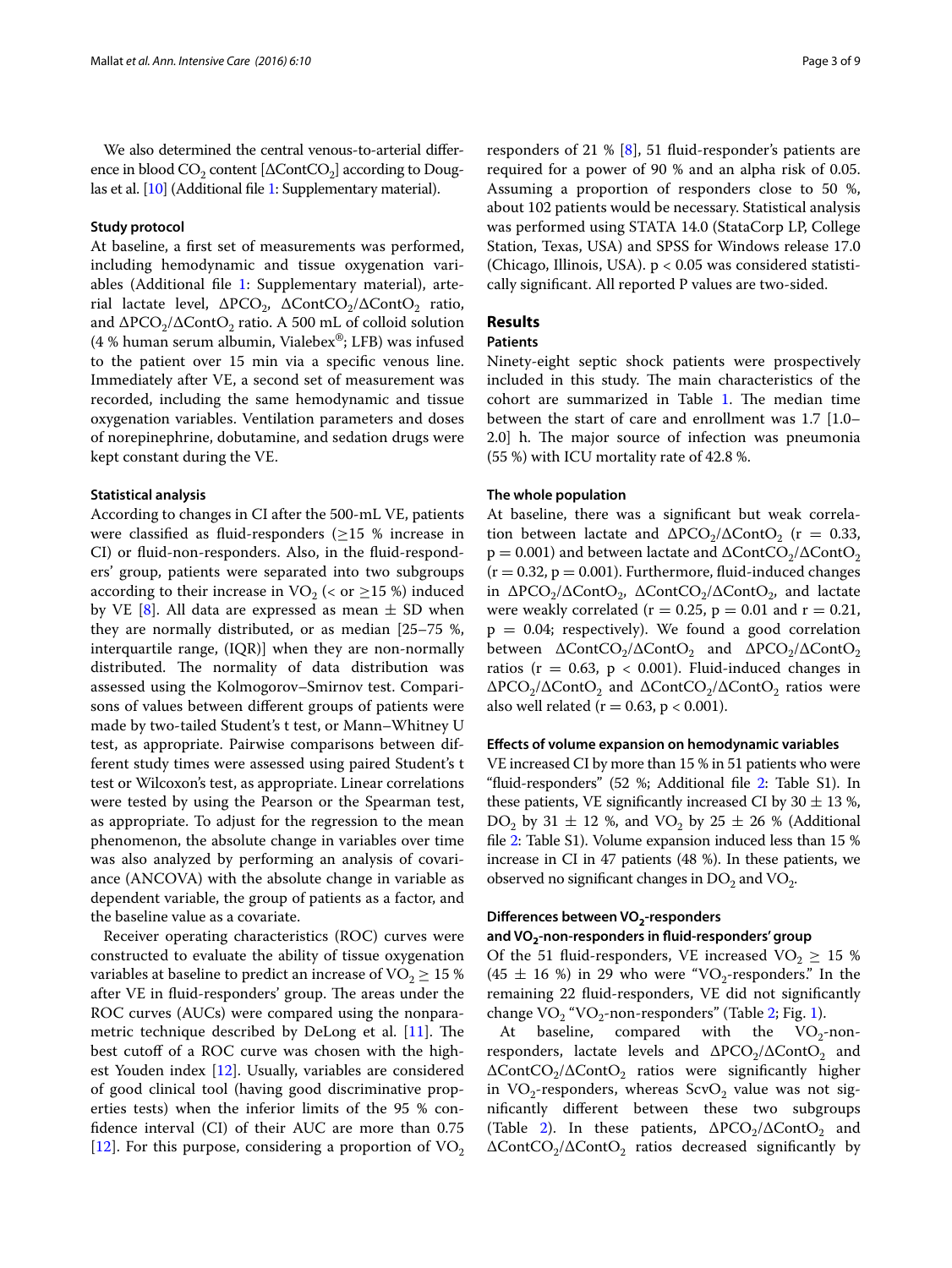<span id="page-3-0"></span>**Table 1 Baseline characteristics of the patients (n = 98)**

| Age (mean $\pm$ SD, years)                                  | $63 \pm 11$         |
|-------------------------------------------------------------|---------------------|
| Body masse index (mean $\pm$ SD, kg/m <sup>2</sup> )        | $26.6 \pm 5.4$      |
| Gender (female/male) (n)                                    | 41/57               |
| Simplified acute physiologic score (mean $\pm$ SD)          | $64 \pm 18$         |
| Sequential organ failure assessment<br>score (median [IQR]) | $10[6 - 12]$        |
| ICU mortality [n (%)]                                       | 42 (42.8)           |
| Time between diagnosis and inclusion<br>(median [IQR], h)   | $1.7$ $[1.0 - 2.0]$ |
| Infection source [n (%)]                                    |                     |
| Pneumonia                                                   | 54 (55)             |
| Peritonitis                                                 | 34 (35)             |
| Meningitis                                                  | 5(5)                |
| Urinary tract infection                                     | 5(5)                |
| Patients receiving norepinephrine [n (%)]                   | 98 (100)            |
| Norepinephrine dose (median [IQR], µg/kg/min)               | $0.24$ [0.11-0.55]  |
| Patients receiving dobutamine [n (%)]                       | 21(21.4)            |
| Dobutamine dose (median [IQR], µg/kg/min)                   | $5[5-10]$           |
| Mechanical ventilation [n (%)]                              | 98 (100)            |
|                                                             |                     |

*IQR* interquartile range, *ICU* intensive care unit

 $30 \pm 13$  and  $45 \pm 24$  % (respectively) with VE, whereas they did not change in  $VO_2$  $VO_2$ -non-responders (Table 2). ScvO<sub>2</sub> significantly increased (22  $\pm$  16 %) with VE only in  $VO_2$ -non-responders (Table [2](#page-4-0)).

Lactate levels decreased significantly with VE in both  $VO_2$ -responders and  $VO_2$ -non-responders. The magnitude of decrease in lactate levels was not different between these two subgroups (13  $\pm$  7 % for VO<sub>2</sub>responders vs. 13  $\pm$  10 % for VO<sub>2</sub>-non-responders,  $p = 0.98$ , Table [2](#page-4-0)).

Among fluid-responder patients, VE-induced changes in  $\Delta PCO_2/\Delta ContO_2$ ,  $\Delta ContCO_2/\Delta ContO_2$ , and  $ScvO_2$ , but not in lactate, were significantly higher, after adjustment to their baseline values, in  $VO_2$ -responders than in  $VO_2$ -non-responders (ANCOVA,  $p < 0.001$ ,  $p = 0.006$ ,  $p < 0.001$ , and  $p = 0.18$ ; respectively).

VE-induced change in  $VO<sub>2</sub>$  was not significantly correlated with the changes in lactate ( $r = -0.17$ ,  $p = 0.22$ ). However, changes in both  $\Delta PCO_2/\Delta ContO_2$  and  $\Delta$ ContCO<sub>2</sub>/ $\Delta$ ContO<sub>2</sub> ratios induced by VE were well correlated with changes in  $VO<sub>2</sub>$  (r = -0.52, p < 0.001, and  $r = -0.59$ ,  $p < 0.001$ ; respectively).

## **Ability of tissue oxygenation variables to predict the response of VO2 to VE in fluid‑responders**

The ability of  $\Delta PCO_2/\Delta ContO_2$  and  $\Delta ContCO_2/\Delta ContO_2$ at baseline to predict an increase of  $VO<sub>2</sub> \ge 15$  % induced by VE was excellent in fluid-responder patients with AUCs of 0.962 (95 % CI 0.900–1.000) and 0.965 (95 % CI 0.918–1.000), respectively (Fig. [2](#page-5-1)). The AUC for baseline value of lactate was 0.745 [(95 % CI 0.608– 0.883),  $p = 0.003$  vs. 0.5]. However, ScvO<sub>2</sub> at baseline did not predict the VO<sub>2</sub> increase of  $\geq$ 15 % [AUC = 0.624, (95 % CI 0.449–0.798), p = 0.14 vs. 0.5].<br>AUCs for baseline  $\Delta PCO_2$ 

 $ΔPCO<sub>2</sub>/ΔContO<sub>2</sub>$  and  $\Delta\text{ContCO}_2/\Delta\text{ContO}_2$  ratios were both significantly larger than the AUCs for baseline lactate ( $p = 0.003$  and  $p = 0.002$ , respectively) and baseline ScvO<sub>2</sub> ( $p < 0.001$  for both ratios, Fig. [2\)](#page-5-1). However, there were no significant differences between AUC for  $\Delta PCO_2/\Delta ContO_2$  and AUC for  $\Delta\text{ContCO}_2/\Delta\text{ContO}_2$  (p = 0.80), neither between AUC for baseline lactate and AUC for baseline  $ScvO<sub>2</sub>$  $(p = 0.24)$ .

The best cutoff values at baseline, when predicting VO<sub>2</sub> responsiveness, were  $\geq$ 1.68 mmHg/mL for  $\Delta PCO_2/\Delta ContO_2$  ratio [sensitivity = 90 % (95 % CI 71–97 %); specificity = 100 % (95 %CI 81–100 %)],  $\geq$ 1.02 for  $\Delta\text{ContCO}_2/\Delta\text{ContO}_2$  ratio [sensitivity = 86 % (95 %) CI 67-95 %); specificity = 100 % (95 % CI 81-100 %)], and  $>4.6$  mmol/L for lactate [sensitivity = 69 % (95 %) CI 49–84 %); specificity =  $77$  % (95 % CI 54–91 %)] (Table [3\)](#page-5-2). Even though the AUC for baseline  $ScvO<sub>2</sub>$ was not significantly different from 0.5, a  $ScvO<sub>2</sub>$  value ≥80 % had a specificity of 100 % (95 % CI 81–100 %) but a sensitivity of 21 % (95 % CI 9–40 %) to predict the VO<sub>2</sub> increase  $\geq$ 15 %. Thus, in fluid-responders, a ScvO<sub>2</sub> value  $\geq$ 80 % was always associated with an increase in  $VO<sub>2</sub> \ge 15$  % induced by VE. Compared with patients with a baseline  $ScvO<sub>2</sub> < 80$ %, these patients had higher baseline lactate levels [4.3 (2.3–6.3) mmol/L vs. 7.6 (5.6– 8.1) mmol/L,  $p = 0.011$ ; respectively], higher baseline  $\Delta PCO_2/\Delta ContO_2$  ratio [1.46 (1.05–2.17) mmHg/mL vs. 2.20 (2.20–2.38) mmHg/mL,  $p = 0.011$ ; respectively], and higher baseline ∆ContCO<sub>2</sub>/∆ContO<sub>2</sub> ratio [0.94 (0.53– 1.05) vs. 1.52 (1.42–1.62),  $p < 0.001$ ; respectively].

## **Comparisons between patients with ScvO2 > 70 % and patients with ScvO<sup>2</sup> ≤ 70 % at baseline in the whole population**

Only 28 patients had a  $ScvO<sub>2</sub>$  of more than 70 % at base-line (Additional file [3](#page-7-14): Table S2). They had significantly lower baseline  $VO<sub>2</sub>$  and higher baseline  $DO<sub>2</sub>$  compared with patients with low baseline  $ScvO<sub>2</sub>$ . The mean baseline value of  $VO<sub>2</sub>$  significantly increased with volume expansion only in patients with  $ScvO<sub>2</sub> > 70$  % (Additional file [3](#page-7-14): Table S2).

#### **Discussion**

The main findings of our study were that in fluidresponder septic shock patients (1) the ability of ∆ContCO<sub>2</sub>/∆ContO<sub>2</sub> and ∆PCO<sub>2</sub>/∆ContO<sub>2</sub> ratios to predict the presence of global anaerobic metabolism was excellent and higher than lactate; (2)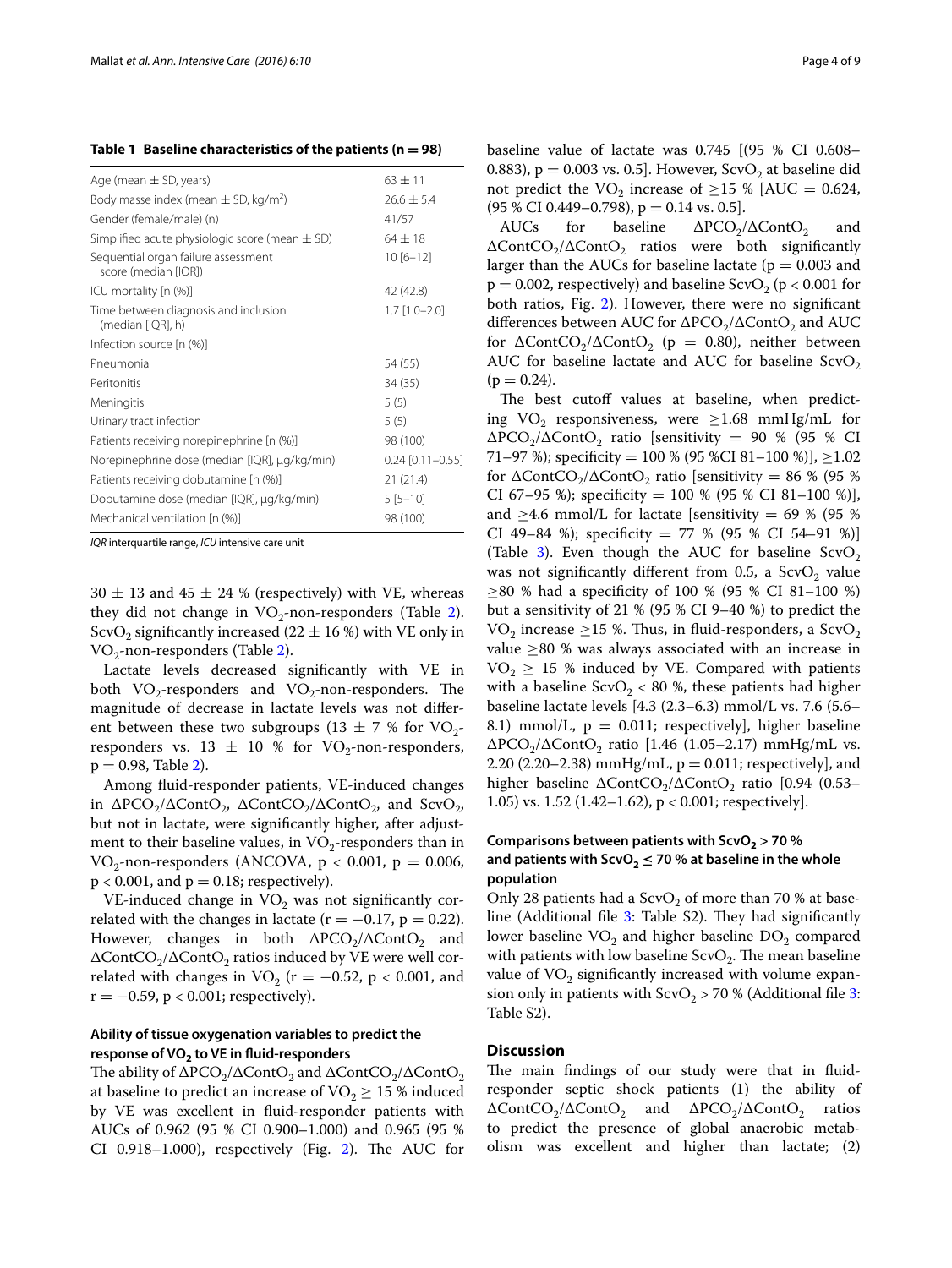|                                          | VO <sub>2</sub> change ≥15 % (n = 29) |                           | VO <sub>2</sub> change <15 % (n = 22) |                                           |  |
|------------------------------------------|---------------------------------------|---------------------------|---------------------------------------|-------------------------------------------|--|
|                                          | <b>Before volume</b><br>expansion     | After volume<br>expansion | <b>Before volume</b><br>expansion     | After volume<br>expansion                 |  |
| Heart rate (beats/min)                   | $108 \pm 34$                          | $102 \pm 26*$             | $110 \pm 27$                          | $109 \pm 26$                              |  |
| Mean arterial pressure (mmHg)            | $66 \pm 16$                           | 79 ± 13*                  | 74 ± 13                               | $85 \pm 10*$                              |  |
| Cardiac index $(L/min/m2)$               | 2.59 [1.42-3.03]                      | 3.02 [2.09-3.71]*         | $3.25$ [2.49-3.65] <sup>#</sup>       | 3.81 $[3.48 - 4.23]^{4,*}$                |  |
| Stroke index (mL/m <sup>2</sup> )        | 19.4 [13.1-35.9]                      | 27.0 [22.5-43.8]*         | 30.8 [21.5-34.1] <sup>#</sup>         | 41.0 [31.6-41.4]*                         |  |
| Minute ventilation (L/min)               | $10.4 \pm 2.0$                        |                           | $8.5 \pm 1.5$ #                       |                                           |  |
| Arterial pH                              | 7.35 [7.32-7.38]                      | 7.36 [7.35-7.37]          | 7.23 [7.21-7.30]#                     | 7.22 [7.22-7.31]#                         |  |
| Base excess (mmol/L)                     | $-7.21 \pm 4.74$                      | $-7.11 \pm 4.21$          | $-8.15 \pm 4.20$                      | $-8.25 \pm 3.89$                          |  |
| SaO <sub>2</sub> (%)                     | 99 [90-100]                           | 98 [94-100]               | 94 $[91 - 96]$ <sup>#</sup>           | 95 [92-98] <sup>#,*</sup>                 |  |
| Hemoglobin (g/dL)                        | $10.1 \pm 1.3$                        | $9.5 \pm 1.1*$            | $10.7 \pm 1.0$                        | $10.1 \pm 0.9^{#*}$                       |  |
| $CaO2$ (mL)                              | $12.8 \pm 2.0$                        | $12.8 \pm 1.7$            | $13.2 \pm 1.4$                        | $13.2 \pm 1.2$                            |  |
| PaCO <sub>2</sub>                        | $31 \pm 5$                            | $31 \pm 6$                | $43 \pm 8^{\text{*}}$                 | $42 \pm 7$ <sup>#</sup>                   |  |
| $CaCO2$ (mL)                             | 37.1 [30.0-49.2]                      | 37.2 [28.8-46.4]*         | 40.5 [35.6-46.9]                      | 37.2 [34.9-42.8]*                         |  |
| Venous pH                                | 7.31 [7.24-7.34]                      | 7.33 [7.27-7.33]          | 7.22 [7.18-7.24] <sup>#</sup>         | 7.21 [7.20-7.27]#,*                       |  |
| ScvO <sub>2</sub> (%)                    | $63 \pm 11$                           | $63 \pm 10$               | $58 \pm 14$                           | $69 \pm 10^{#}_{ }$ ,*                    |  |
| $CcvO2$ (mL)                             | $8.4 \pm 2.0$                         | $8.1 \pm 1.6*$            | $8.2 \pm 2.2$                         | $9.6 \pm 1.8$ #,*                         |  |
| $PcvCO2$ (mmHg)                          | $40 + 7$                              | $38 \pm 7*$               | $49 \pm 7$ #                          | $47 \pm 6$ <sup>#</sup> /*                |  |
| $CcvCO2$ (mL)                            | 43.4 [35.1-53.3]                      | 41.4 [31.8-49.6]*         | 43.6 [40.2-47.3]                      | 39.9 [37.9-43.3]*                         |  |
| DO <sub>2</sub> (mL/min/m <sup>2</sup> ) | $297 \pm 86$                          | 381 ± 84*                 | $409 \pm 80^{4}$                      | 529 $\pm$ 84 <sup>#</sup> $\cdot$ *       |  |
| VO <sub>2</sub> (mL/min/m <sup>2</sup> ) | $95 \pm 27$                           | $134 \pm 30*$             | $148 \pm 43^{\text{*}}$               | $145 \pm 37$                              |  |
| <b>OE</b>                                | $0.34 \pm 0.11$                       | $0.37 \pm 0.10*$          | $0.37 \pm 0.15$                       | $0.28 \pm 0.09^{ \text{\#} ,\ast}$        |  |
| $\triangle PCO$ <sub>2</sub> (mmHg)      | 7.0 [6.0-14.0]                        | 6.0 $[5.0 - 12.0]$ *      | 4.0 $[3.7 - 9.0]$ <sup>#</sup>        | $3.0\;[3.0\text{--}6.0]^{*,\ast}$         |  |
| $\Delta ContO2$ (mL)                     | $4.3 \pm 1.6$                         | $4.7 \pm 1.4*$            | $5.0 \pm 2.1$                         | $3.7 \pm 1.1$ <sup>#</sup> <sup>*</sup>   |  |
| $\Delta ContCO$ <sub>2</sub> (mL)        | $5.2$ [3.9-6.3]                       | $3.0$ $[2.8 - 4.2]$ *     | $1.8$ [0.3-4.7] <sup>#</sup>          | $1.5$ [0.5-3.3] <sup>#</sup> <sup>*</sup> |  |
| $\Delta PCO_2/\Delta ContO_2$ (mmHg/mL)  | 2.20 [1.70-2.33]                      | 1.66 [1.10-1.96]*         | $1.05$ $[1.02 - 1.14]$ <sup>#</sup>   | $1.13$ [0.83-1.35] <sup>#</sup>           |  |
| $\Delta ContCO_2/\Delta ContO_2$         | 1.22 [1.05-1.26]                      | $0.65$ [0.65-0.70]*       | $0.53$ [0.09-0.64] <sup>#</sup>       | $0.46$ [0.14-0.70] <sup>#</sup>           |  |
| Lactate (mmol/L)                         | $5.8$ [3.2-7.6]                       | $5.0$ [2.8-6.9]*          | $2.9$ [2.1-4.9] <sup>#</sup>          | $2.7$ [1.4-4.4] <sup>#,*</sup>            |  |

<span id="page-4-0"></span>**Table 2 Hemodynamic and tissue oxygenation parameters before and after 500 mL of volume expansion according**  to the response of VO<sub>2</sub> in fluid-responder patients

Data are expressed as mean  $+$  SD or as median [interquartile range, 25–75]

*SaO2* arterial oxygen saturation, *CaO2* arterial oxygen content, *PaCO2* arterial carbon dioxide tension, *ScvO2* central venous oxygen saturation, *CcvO2* central venous oxygen content, *PcvCO2* central venous carbon dioxide tension, *DO2* oxygen delivery, *VO2* oxygen consumption, *∆PCO2* venous–arterial carbon dioxide tension difference, *CaCO2* arterial carbon dioxide content, *CcvCO2* central venous carbon dioxide content, *∆ContO2* arterial-to-central venous oxygen content difference, *∆ContCO2* central venous-to-arterial carbon dioxide content difference, *OE* oxygen extraction

\* p < 0.05 after vs. before volume expansion.  $*$  p < 0.05 patients with a VO<sub>2</sub> < 15 % versus patients with a VO<sub>2</sub> ≥ 15 %

 $\Delta\text{ContCO}_2/\Delta\text{ContO}_2$  ratio was not a better marker of global anaerobic metabolism than  $\Delta PCO_2/\Delta ContO_2$ ratio; (3)  $ScvO<sub>2</sub>$  failed to detect the presence of global tissue hypoxia, except for values ≥80 %.

When  $DO<sub>2</sub>$  is acutely reduced,  $VO<sub>2</sub>$  remains stable (oxygen supply independency) because the tissues adapt their OE proportionally. When  $DO<sub>2</sub>$  falls below a critical low value, a proportionate increase in OE cannot be maintained and the  $VO<sub>2</sub>$  starts to fall (oxygen supply dependency) and tissue hypoxia occurs as reflected by an abrupt increase in blood lactate concentration [[13](#page-7-15)[–15](#page-7-16)]. Thus,  $VO_2/DO_2$  dependence has been considered to be a hallmark of tissue hypoxia and the activation of anaerobic metabolism [[14–](#page-7-17)[16](#page-7-18)], although it has been challenged because of the methodological limitations (mathematical coupling) in the  $VO<sub>2</sub>/DO<sub>2</sub>$  relationship assessment [[17](#page-7-19), [18\]](#page-7-20).

We defined an increase in  $VO<sub>2</sub> \ge 15$  % as a clinically significant augmentation by similarity to the definition of the increase in cardiac index, since  $VO<sub>2</sub>$  is proportional to this variable. This cutoff value was chosen by the fact that the least significant change in CI measured by transpulmonary thermodilution is 11.0 % when 20 mL is used to perform iced saline injections in triplicate (unpublished data). On the other hand, this definition of "VO<sub>2</sub> response" allows us comparing our findings with those of a previous study  $[8]$  $[8]$ . We confirm the results of Monnet et al.  $[8]$  $[8]$  that calculating VO<sub>2</sub> from the central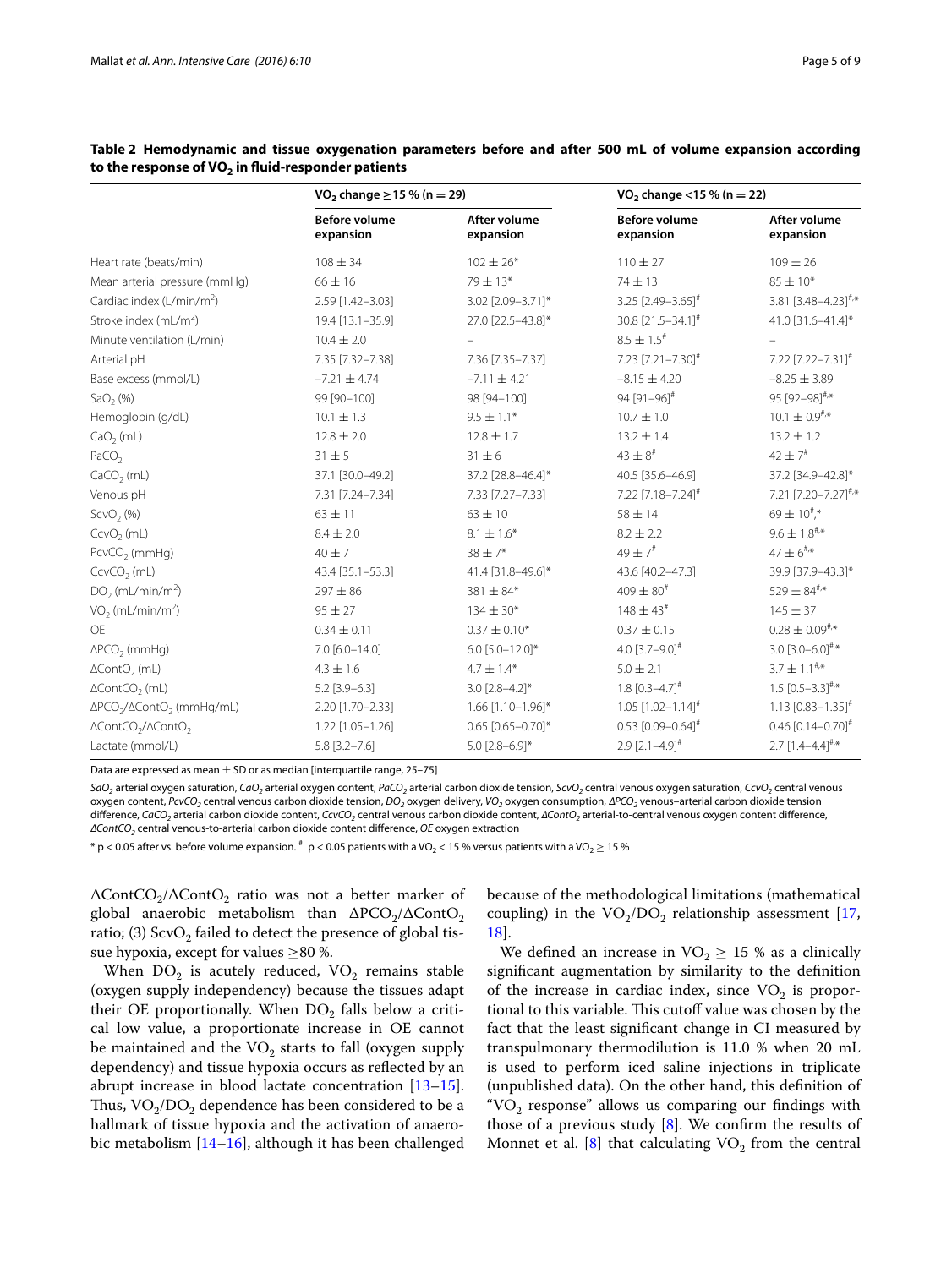



<span id="page-5-0"></span>

instead of the mixed venous blood also allows to detect the presence of anaerobic metabolism through  $VO<sub>2</sub>/DO<sub>2</sub>$ dependence. Indeed, in our study, the baseline lactate concentration was elevated in patients with  $VO<sub>2</sub>/DO<sub>2</sub>$ dependency phenomenon and higher than in patients with  $VO<sub>2</sub>/DO<sub>2</sub>$  independency (Table [2\)](#page-4-0). Moreover, it is hard to believe that mathematical coupling of measurement errors was responsible for the  $VO<sub>2</sub>/DO<sub>2</sub>$  dependency in our study. Indeed, we observed that  $VO<sub>2</sub>/DO<sub>2</sub>$ dependency occurred in one subgroup of patients but not in others, despite similar changes in  $DO_{2}$  $DO_{2}$  $DO_{2}$  (Table 2). Such a methodological problem can hardly account for the existence of  $VO_2/DO_2$  dependency only in one subgroup. If that were an issue, one would expect it to influence results uniformly. Finally, the increase in  $VO<sub>2</sub>$  could have resulted from an additional non-mitochondrial nonoxidative oxygen uptake when dysoxia has resolved [\[19](#page-7-21)]. However, this mechanism is less likely to have occurred in our study because the observed mean slope of the  $VO<sub>2</sub>/DO<sub>2</sub>$  relationship in the subgroup of  $VO<sub>2</sub>$ -responders was 47.8  $\pm$  10 %, suggesting VO<sub>2</sub>/DO<sub>2</sub> dependency and activation of anaerobic metabolism (Table [2\)](#page-4-0) [\[20](#page-7-22)].

In experimental conditions of tissue hypoxia, a smaller reduction in  $VCO<sub>2</sub>$  than  $VO<sub>2</sub>$  has been observed, suggesting a non-aerobic production of  $CO<sub>2</sub>$  [[21–](#page-8-0)[23\]](#page-8-1). Therefore, the occurrence of a high RQ may be considered as a sign of anaerobic metabolism. Recently, Monnet et al. [[8\]](#page-7-7) have used the  $\Delta PCO_2/\Delta ContO_2$  ratio as a surrogate of RQ and found that a  $\Delta PCO_2/\Delta ContO_2$  ratio at baseline  $\geq$  1.8 mmHg/mL predicted accurately VO<sub>2</sub>/DO<sub>2</sub> dependence among patients whose  $DO<sub>2</sub>$  increased after fluid administration. Our results agree with those findings, and interestingly, the observed cutoff value of this ratio, in our septic shock patients, was almost similar to what was found in the Monnet et al. report [\[8\]](#page-7-7).

The use of  $\Delta PCO_2/\Delta ContO_2$  ratio as a surrogate of  $VCO<sub>2</sub>/VO<sub>2</sub>$  assumes that the  $PCO<sub>2</sub>/CO<sub>2</sub>$  content relationship is quasi-linear, which may be true over the physiologic range of  $PCO<sub>2</sub>$  [[24](#page-8-2)]. However, this relationship can be affected by the degree of metabolic acidosis,

<span id="page-5-2"></span><span id="page-5-1"></span>Table 3 Diagnostic ability of baseline values of central venous-to-arterial CO<sub>2</sub> tension and content differences to arterial**to-venous oxygen content difference ratios, and baseline lactate values to predict fluid-induced increase in oxygen con**sumption  $\geq$  15 % in fluid-responder patients (n = 51)

|                                                            | <b>Best cutoff</b><br>value | Se (%)<br>(95 % C) | Sp(%)<br>(95 % C) | <b>PPV</b> (%)<br>$(95\%$ CI) | <b>NPV (%)</b><br>$(95 \% Cl)$ | $LR^+$<br>(95 % C)  | LR <sup>-</sup><br>$(95\%$ CI) |
|------------------------------------------------------------|-----------------------------|--------------------|-------------------|-------------------------------|--------------------------------|---------------------|--------------------------------|
| $\Delta PCO_2/\Delta ContO_2$<br>(mmHg/mL)                 | .68                         | $90(71-97)$        | $100(81 - 100)$   | 100 (84-100)                  | 88 (68-97)                     | Infinity            | $0.10(0.03 - 0.30)$            |
| $\Delta$ ContCO <sub>2</sub> / $\Delta$ ContO <sub>2</sub> | 1.02                        | 86 (67-95)         | $100(81 - 100)$   | $100(83 - 100)$               | $85(64-95)$                    | Infinity            | $0.14(0.05 - 0.34)$            |
| Lactate (mmol/L)                                           | 4.6                         | 69 (49 - 84)       | 77 (54-91)        | 80 (59-92)                    | $65(44-82)$                    | $3.03(1.35 - 6.81)$ | $0.40(0.23 - 0.71)$            |

*Se* sensitivity, *Sp* specificity, *PPV* positive predictive value, *NPV* negative predictive value, *LR*+ positive likelihood ratio, *LR*− negative likelihood ratio, *CI* confidence interval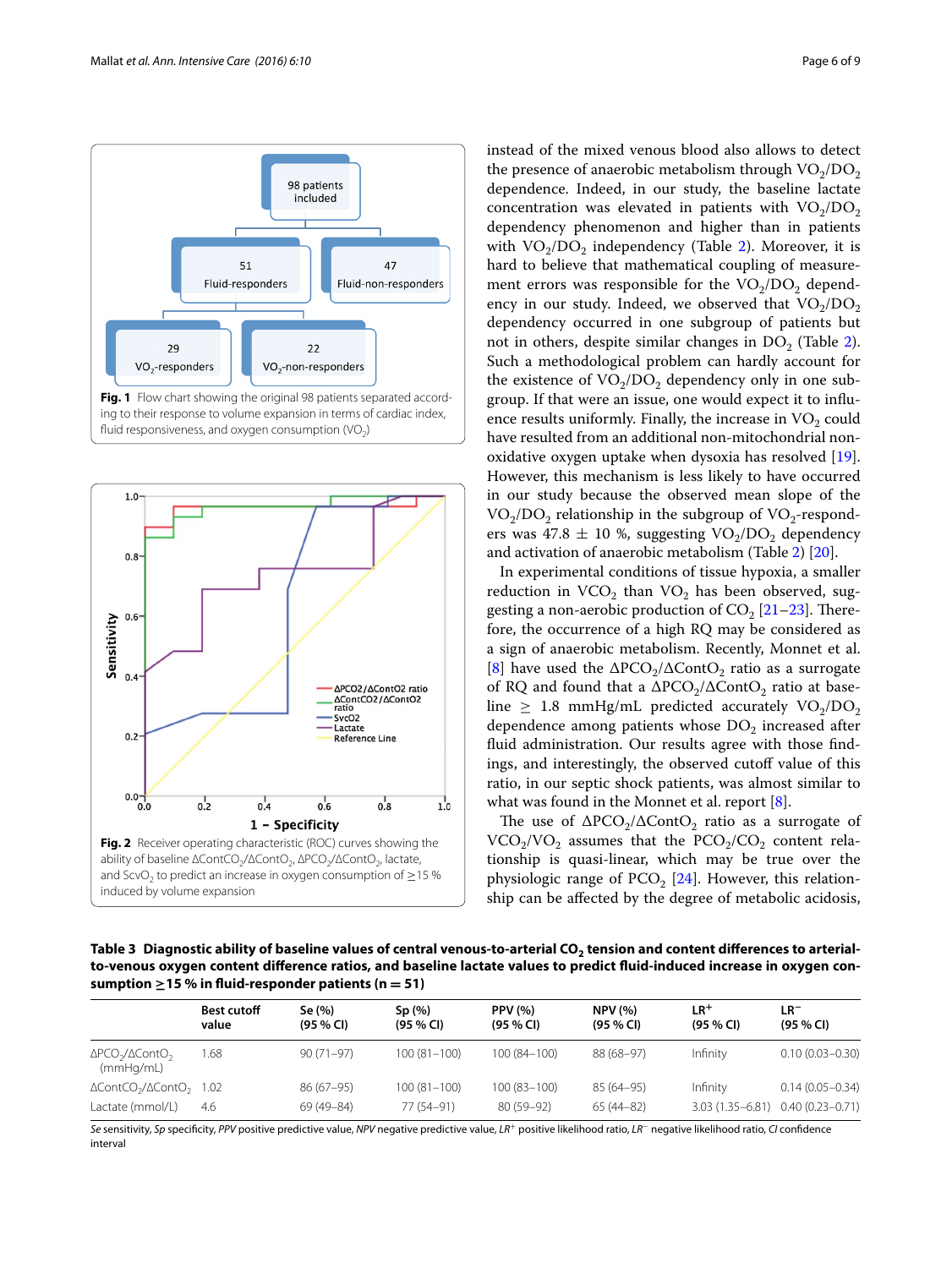hematocrit, and oxygen saturation (Haldane effect), and it becomes nonlinear if these factors change [[25](#page-8-3)]. In this regard, it has been shown that venous-to-arterial  $PCO<sub>2</sub>$ differences and venous-to-arterial  $CO<sub>2</sub>$  content differences might change in opposite direction in splanchnic region under conditions of very low venous oxygen saturation [[26\]](#page-8-4). Recently, Ospina-Tascon et al. found a significant association with mortality, in septic shock patients, for the mixed  $\Delta\text{ContCO}_2/\text{mixed}\ \Delta\text{ContO}_2$  ratio but not for the mixed  $\Delta PCO_2/mixed \Delta ContO_2$  ratio [\[27\]](#page-8-5). Thus,  $\Delta$ ContCO<sub>2</sub>/ $\Delta$ ContO<sub>2</sub> ratio could be a more reliable marker of tissue hypoxia than  $\Delta PCO_2/\Delta ContO_2$ . However, we found that  $\Delta$ ContCO<sub>2</sub>/ $\Delta$ ContO<sub>2</sub> was not better predictor of tissue hypoxia than the  $\Delta PCO_2/\Delta ContO_2$  in septic shock patients (Fig. [2](#page-5-1)). It does not seem that Haldane effect has played an important role in our study. Furthermore, the degree of metabolic acidosis, as reflected by base excess, was not severe enough to significantly affect the  $PCO<sub>2</sub>/CO<sub>2</sub>$  content relationship in our septic shock patients. Even though the  $\Delta\text{ContCO}_2/\Delta\text{ContO}_2$ ratio more physiologically mirrors RQ compared with  $\Delta PCO_2/\Delta ContO_2$ , we found that both ratios can be used accurately to predict fluid responsiveness at tissue level. However, the computation of  $\Delta PCO_2/\Delta ContO_2$  ratio is less cumbersome and less subject to the risk of errors, and therefore, it is much easier to be used at the bedside.

Lactate value was not good to detect the presence of anaerobic metabolism in our septic shock patients. Our results are in discrepancy with previous findings [[7,](#page-7-6) [8,](#page-7-7) [28](#page-8-6)]. However, hyperlactatemia does not necessarily reflect anaerobic metabolism secondary to tissue hypoxia, especially in septic states [\[3](#page-7-2), [4,](#page-7-3) [29\]](#page-8-7). Other nonhypoxic mechanisms such as accelerated aerobic glycolysis induced by sepsis-associated inflammation [\[30](#page-8-8)], inhibition of pyruvate dehydrogenase [\[31](#page-8-9)], and impaired lactate clearance [\[32](#page-8-10)] may contribute to hyperlactatemia found in septic patients. In endotoxic states, lactate levels failed to discriminate between hypoxia and aerobiosis [\[33](#page-8-11)]. Furthermore, Rimachi et al. [\[34\]](#page-8-12) found the presence of hyperlactatemia in 65 % of septic shock patients, but only 76 % of these patients also had a high lactate/pyruvate ratio confirming the non-hypoxic cause of hyperlactatemia in septic states. Moreover, in fluidresponder patients, we found no significant relationship between changes in  $VO<sub>2</sub>$  induced by VE and changes in lactate levels, whereas changes in  $\Delta PCO_2/\Delta ContO_2$  and ∆ContCO<sub>2</sub>/∆ContO<sub>2</sub> ratios were correlated well with changes in  $VO<sub>2</sub>$ . This finding suggests that these ratios respond to changes in global tissue oxygenation faster than blood lactate concentration likely due to the alteration of lactate clearance.

The majority (71 %) of our septic shock patients had a ScvO<sub>2</sub> value  $\leq$ 70 % at their inclusion in the study. This finding is due to the fact that patients, in our study, were recruited in the very early period of acute circulatory failure; the time between the start of care and enrollment was only 102 min. Within this period, septic shock patients are not fully resuscitated yet, and as a consequence, low values of  $ScvO<sub>2</sub>$  are observed more frequently [[35–](#page-8-13)[37](#page-8-14)]. Even though our population seems to be different from that in the study of Monnet et al. [[8](#page-7-7)], we confirm that  $ScvO<sub>2</sub>$  is a poor predictor of the presence of anaerobic metabolism. This can be explained by the fact that  $ScvO<sub>2</sub>$  is not a regulated parameter but an adaptive one that depends on four regulated constituents: oxygen consumption, hemoglobin,  $SaO<sub>2</sub>$ , and cardiac output. Therefore,  $ScvO<sub>2</sub>$  is widely fluctuating. However, these results should not dissuade us from monitoring  $ScvO<sub>2</sub>$ but encourage us to include it in a multimodal approach. Indeed, a low  $ScvO<sub>2</sub>$  value reflects the inadequacy of oxygen supply, and fluid administration can be helpful in order to correct oxygen supply/demand imbalance, even in situations of  $VO<sub>2</sub>/DO<sub>2</sub>$  independency, to avoid further decreases in  $DO<sub>2</sub>$  below a critical value leading to tissue hypoxia. On the other hand, only  $ScvO<sub>2</sub>$  values  $\geq$ 80 % were able to predict the presence of global tissue hypoxia with a high specificity. All these patients also had higher lactate levels and higher  $\Delta PCO_2/\Delta ContO_2$ and  $\Delta$ ContCO<sub>2</sub>/ $\Delta$ ContO<sub>2</sub> ratios. This suggests that these patients had a greater alteration of their microcirculation due to sepsis than the other fluid-responder patients. However, this finding should be interpreted with caution, since only six patients had a baseline  $ScvO<sub>2</sub>$  value ≥80 % in fluid-responders' group, and our study was not designed for testing this hypothesis.

Contrary to what was found previously  $[8]$  $[8]$ , DO<sub>2</sub> did not decrease during VE, in fluid-non-responder patients, even though arterial hemoglobin significantly decreased by 5.6  $\pm$  4.6 % (Additional file [2:](#page-7-13) Table S1), which was lower than that in the Monnet et al. study  $(8 \pm 4 \%)$  [\[8](#page-7-7)]. The discrepancy between the two studies may be due to dissimilar populations of patients and to the differences in the time to inclusion, which was longer in the study by Monnet et al. [[8\]](#page-7-7) than that in our study (6.1 vs. 1.7 h) explaining the more pronounced hemodilution effect in their study.

We believe our findings add significant values to the Monnet et al. study [\[8](#page-7-7)]. Indeed, we have demonstrated that the  $\Delta PCO_2/\Delta ContO_2$  ratio is a reliable marker of global anaerobic metabolism in the very early period of septic shock where patients are still not fully resuscitated and that  $\Delta$ ContCO<sub>2</sub>/ $\Delta$ ContO<sub>2</sub> is not superior to  $\Delta PCO_2/\Delta ContO_2$  for predicting the presence of global tissue hypoxia in these patients. Furthermore, our study shed the light on the fact that hyperlactatemia should not always be regarded as reflecting the presence of global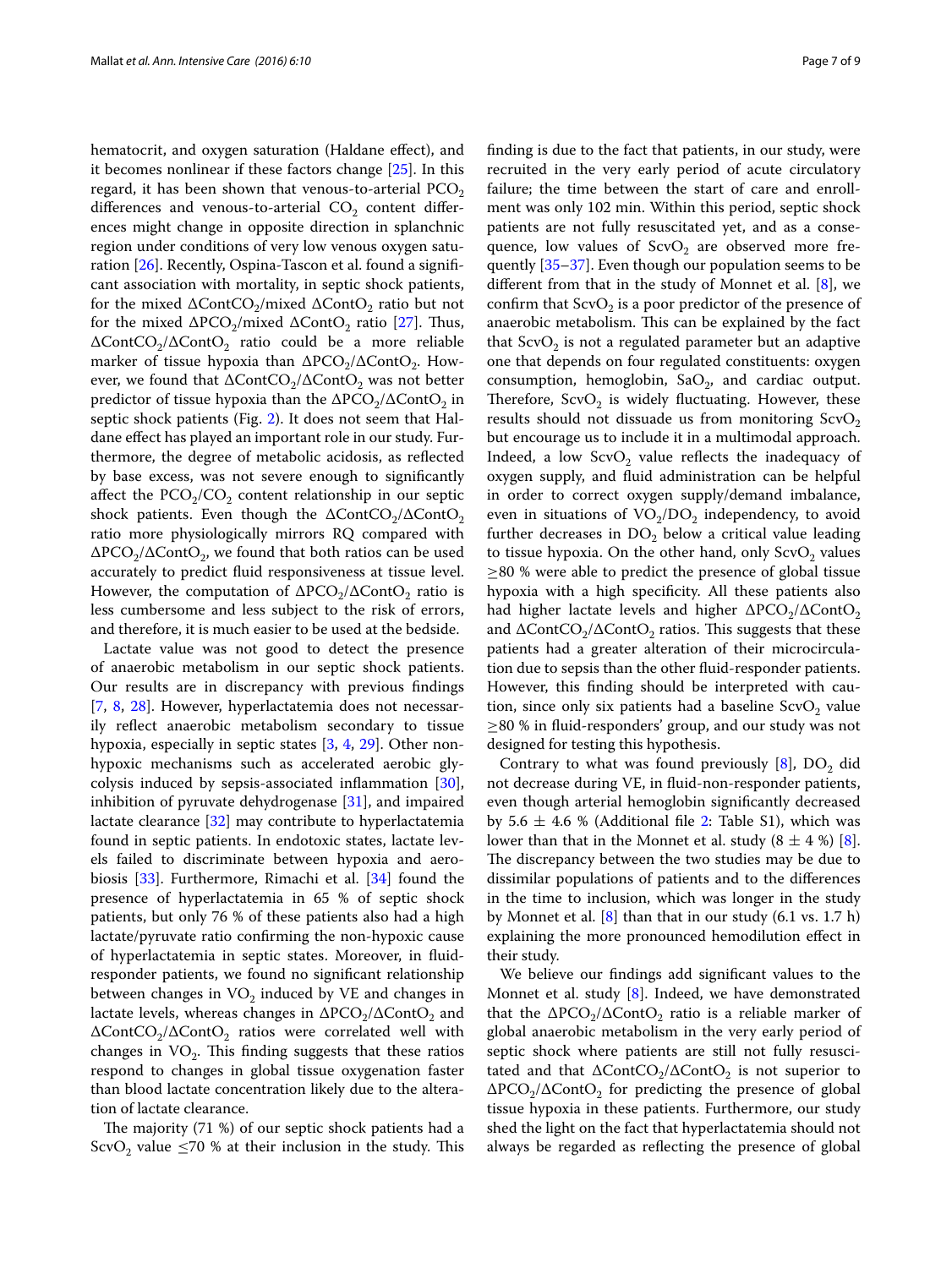tissue hypoxia, especially in septic shock patients. This finding is of clinical importance since elevated lactate values could incite the clinician to undertake unnecessary interventions, with their potentially harmful effects, such as tissue edema and positive fluid balance, which have constantly been associated with poorer outcome [[38](#page-8-15)].

Our study presents several limitations. First, we used central venous blood instead of mixed venous to assess  $VO_{2}$ - and  $CO_{2}$ -derived variables, and thus, we might have missed the evaluation of the splanchnic oxygenation. However, our study is the second one that confirms that calculating oxygen-derived variables from the central venous blood is able to detect the presence of tissue hypoxia through  $VO<sub>2</sub>/DO<sub>2</sub>$  dependence. Second, regional or local tissue hypoxia might not be detected by the assessment of the changes in global oxygen consumption. Finally, it is a single-center study, which may limit its external validity.

#### **Conclusion**

 $\Delta$ ContCO<sub>2</sub>/∆ContO<sub>2</sub> and  $\Delta$ PCO<sub>2</sub>/∆ContO<sub>2</sub> are excellent and better markers of global anaerobic metabolism than lactate in fluid-responder septic shock patients. Also, these parameters respond to changes in global oxygenation faster than lactate.  $ScvO<sub>2</sub>$  cannot predict the presence of global tissue hypoxia, except for values ≥80 %.

#### **Additional files**

<span id="page-7-13"></span><span id="page-7-9"></span>**[Additional file 1.](http://dx.doi.org/10.1186/s13613-016-0110-3)** Supplementary material.

**[Additional file 2: Table S1.](http://dx.doi.org/10.1186/s13613-016-0110-3)** Hemodynamic and tissue oxygenation parameters before and after 500 mL of volume expansion in responders and non-responders.

<span id="page-7-14"></span>**[Additional file 3: Table S2.](http://dx.doi.org/10.1186/s13613-016-0110-3)** Hemodynamic and tissue oxygenation parameters before and after 500 mL of volume expansion according to the baseline  $ScvO<sub>2</sub>$  groups.

#### **Abbreviations**

CI: cardiac index; DO<sub>2</sub>: oxygen delivery; VO<sub>2</sub>: oxygen consumption; ScvO<sub>2</sub>: central venous oxygen saturation; ∆PCO<sub>2</sub>: central venous-to-arterial carbon dioxide tension difference; ∆ContCO<sub>2</sub>: central venous-to-arterial carbon dioxide content difference; ∆ContO2: arterial-to-central venous oxygen content difference; CaO<sub>2</sub>: arterial oxygen content; CcvO<sub>2</sub>: central venous oxygen content; OE: oxygen extraction; RQ: respiratory quotient; VE: volume expansion; AUC: area under receiver operating characteristic curve; 95 % CI: 95 % confidence interval.

#### **Authors' contributions**

JM, ML, and MM contributed to the design of the study. All authors contributed to the acquisition, analysis, and interpretation of data. JM designed and performed the statistical analysis. JM and BV drafted the manuscript. All authors were involved in revising the draft. All authors read and approved the final manuscript.

#### **Author details**

<sup>1</sup> Department of Anesthesiology and Critical Care Medicine, Service de Réanimation polyvalente, Centre Hospitalier du Dr. Schaffner, 99 route de La Bassée, 62307 Lens Cedex, France.<sup>2</sup> Department of Anesthesiology and Critical Care Medicine, Centre Hospitalier Universitaire de Lille, Lille, France.

#### **Acknowledgements**

The authors thank the nursing staff of the intensive care unit. Without their participations, this work would not have been possible.

#### **Competing interests**

The authors declare that they have no competing interests.

Received: 11 September 2015 Accepted: 13 January 2016 Published online: 03 February 2016

#### **References**

- <span id="page-7-0"></span>1. Sterling SA, Puskarich MA, Shapiro NI, Trzeciak S, Kline JA, Summers RL, et al. Characteristics and outcomes of patients with vasoplegic versus tissue dysoxic septic shock. Shock. 2013;40:11–4.
- <span id="page-7-1"></span>2. Dellinger RP, Levy MM, Rhodes A, Annane D, Gerlach H, Opal SM, et al. Surviving sepsis campaign: international guidelines for management of severe sepsis and septic shock: 2012. Crit Care Med. 2013;41:580–637.
- <span id="page-7-2"></span>3. James JH, Luchette FA, McCarter FD, Fischer JE. Lactate is an unreliable indicator of tissue hypoxia in injury or sepsis. Lancet. 1999;354:505–8.
- <span id="page-7-3"></span>4. Garcia-Alvarez M, Marik P, Bellomo R. Sepsis-associated hyperlactatemia. Crit Care. 2014;18:503.
- <span id="page-7-4"></span>5. van Beest P, Wietasch G, Scheeren T, Spronk P, Kuiper M. Clinical review: use of venous oxygen saturations as a goal—a yet unfinished puzzle. Crit Care. 2011;15:232.
- <span id="page-7-5"></span>6. Squara P. Central venous oxygenation: when physiology explains apparent discrepancies. Crit Care. 2014;18:579.
- <span id="page-7-6"></span>7. Mekontso-Dessap A, Castelain V, Anguel N, Bahloul M, Schauvliege F, Richard C, et al. Combination of venoarterial  $PCO<sub>2</sub>$  difference with the arteriovenous O2 content difference to detect anaerobic metabolism in patients. Intensive Care Med. 2002;28:272–7.
- <span id="page-7-7"></span>8. Monnet X, Julien F, Ait-Hamou N, Lequoy M, Gosset C, Jozwiak M, et al. Lactate and venoarterial carbon dioxide difference/arterial–venous oxygen difference ratio, but not central venous oxygen saturation, predict increase in oxygen consumption in fluid responders. Crit Care Med. 2013;41:1412–20.
- <span id="page-7-8"></span>9. Levy MM, Fink MP, Marshall JC, Abraham E, Angus D, Cook D, et al. 2001 SCCM/ESICM/ACCP/ATS/SIS international sepsis definitions conference. Intensive Care Med. 2003;29:530–8.
- <span id="page-7-10"></span>10. Douglas AR, Jones NL, Reed JW. Calculation of whole blood  $CO<sub>2</sub>$  content. J Appl Physiol. 1998;65:473–7.
- <span id="page-7-11"></span>11. DeLong ER, DeLong DM, Clarke-Pearson DL. Comparing the areas under two or more correlated receiver operating characteristic curves: a nonparametric approach. Biometrics. 1988;44:837–45.
- <span id="page-7-12"></span>12. Ray P, Le Manach Y, Riou B, Houle TT. Statistical evaluation of a biomarker. Anesthesiology. 2010;112:1023–40.
- <span id="page-7-15"></span>13. Cain SM, Adams RP. Appearance of excess lactate in anesthetized dogs during anemic and hypoxic hypoxia. Am J Physiol. 1965;209:604–8.
- <span id="page-7-17"></span>14. Schumacker PT, Cain SM. The concept of a critical oxygen delivery. Intensive Care Med. 1987;13:223–9.
- <span id="page-7-16"></span>15. Vincent JL, Roman A, De Backer D, Kahn RJ. Oxygen uptake/supply dependency: effects of short-term dobutamine infusion. Am J Respir Crit Care Med. 1990;142:2–8.
- <span id="page-7-18"></span>16. Friedman G, De Backer D, Shahla M, Vincent JL. Oxygen supply dependency can characterize septic shock. Intensive Care Med. 1998;24:118–23.
- <span id="page-7-19"></span>17. Granton JT, Walley KR, Phang PT, Russell JA, Lichtenstein S. Assessment of three methods to reduce the influence of mathematical coupling on oxygen consumption and delivery relationships. Chest. 1998;113:1347–55.
- <span id="page-7-20"></span>18. Hanique G, Dugernier T, Laterre PF, Dougnac A, Roeseler J, Reynaert MS. Significance of pathologic oxygen supply dependency in critically ill patients: comparison between measured and calculated methods. Intensive Care Med. 1994;20:12–8.
- <span id="page-7-21"></span>19. McCord J. Oxygen-derived free radicals in post ischemic tissue injury. N Engl J Med. 1985;312:159–61.
- <span id="page-7-22"></span>20. De Backer D, Moraine JJ, Berre J, Kahn RJ, Vincent JL. Effects of dobutamine on oxygen consumption in septic patients. Direct versus indirect determinations. Am J Respir Crit Care Med. 1994;150:95–100.